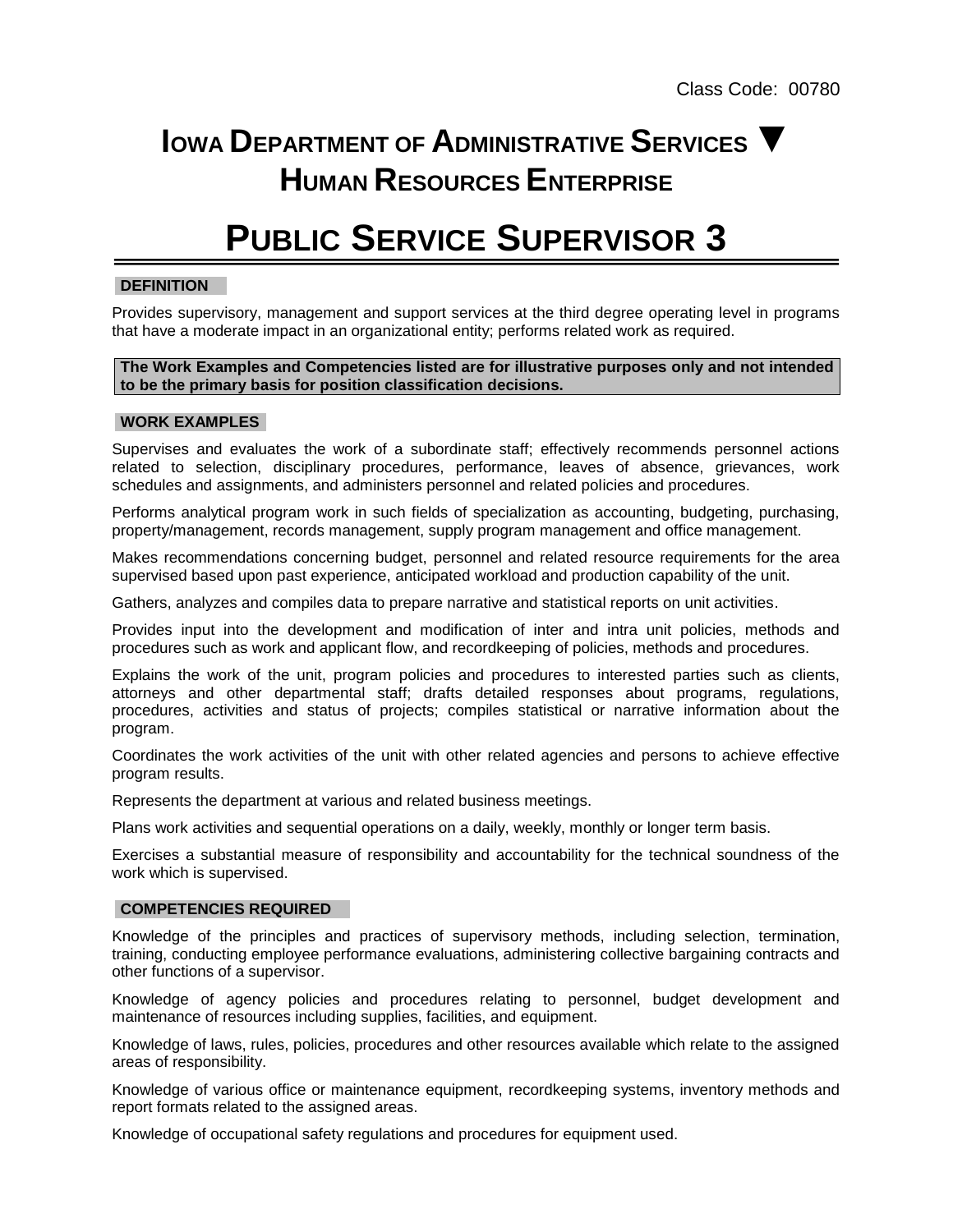Ability to plan schedules, give guidance and assign the work of subordinates through verbal and written instruction or demonstration in order to make the most effective and efficient use of staff.

Ability to determine training needs, and to provide orientation and training for subordinate staff.

Ability to communicate with vendors, service facility personnel and others to coordinate schedules and to obtain or receive information or service.

Ability to maintain moderately complex records and complete forms relating to the use, maintenance, and service of agency equipment.

Ability to obtain a commercial or chauffeur license if necessary for the job.

Ability to perform the essential functions of the specific position as documented on the Position Description Questionnaire.

Displays high standards of ethical conduct. Exhibits honesty and integrity. Refrains from theft-related, dishonest or unethical behavior.

Works and communicates with internal and external clients and customers to meet their needs in a polite, courteous, and cooperative manner. Committed to quality service.

Displays a high level of initiative, effort and commitment towards completing assignments efficiently. Works with minimal supervision. Demonstrates responsible behavior and attention to detail.

Responds appropriately to supervision. Follows policy and cooperates with supervisors.

Aligns behavior with the needs, priorities and goals of the organization.

Encourages and facilitates cooperation, pride, trust, and group identity. Fosters commitment and team spirit.

Expresses information to individuals or groups effectively, taking into account the audience and nature of the information. Listens to others and responds appropriately.

## **EDUCATION, EXPERIENCE, AND SPECIAL REQUIREMENTS**

Graduation from high school or a GED and the equivalent of five years of full time work experience in general office, facilities maintenance, warehousing or specialized technical support work experience;

OR

an equivalent combination of education and experience substituting the completion of one year (the equivalent of 30 semester hours) of post high school course work in a technical support area or in business or public administration areas for each year of the required experience to a maximum substitution of four years;

OR

graduation from the Iowa Certified Public Manager Program may substitute for one year of education or one year of experience;

OR

employees with current continuous experience in the state executive branch that includes the equivalent of two years of full time work as a Public Service Supervisor 2.

## **NECESSARY SPECIAL REQUIREMENTS**

Designated positions in this job class require applicants to obtain the required Commercial Driver's License and endorsements within a period of time as determined by the appointing authority at the time of hire.

#### **NOTE:**

Travel may be required for positions in this class. Employees must arrange transportation to and from assigned work areas.